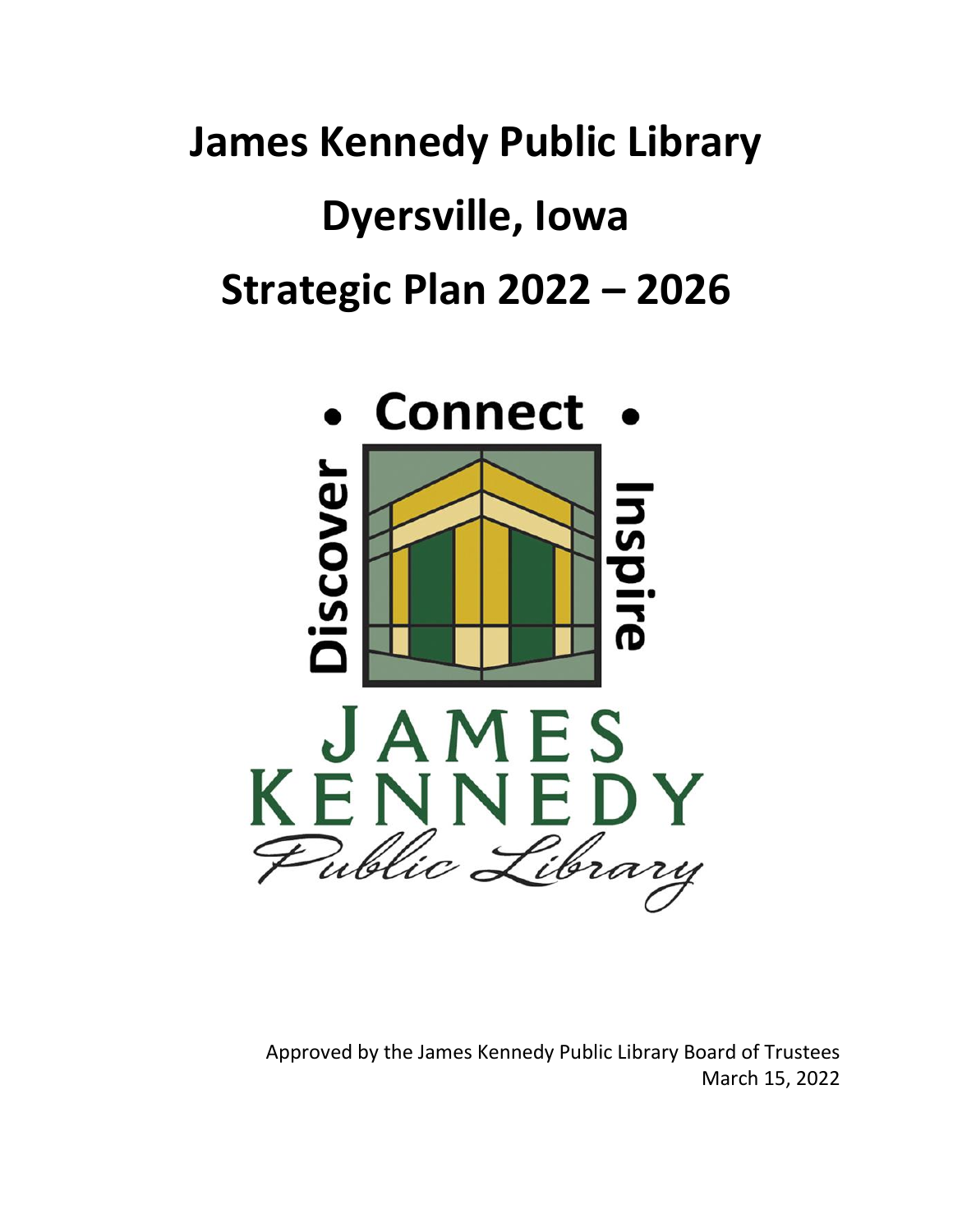## **Planning Committee:**

The James Kennedy Public Library Board of Trustees invited residents and stakeholders of the Dyersville community to participate in the planning process.

## **Community Participants:**

*Phone Interview Participants:* Amanda Schwartz Sheila Tegeler Tina Gulick Jill Hageman Dave Buchheit Kayla Horsfield Mary Radloff Heidi Huisman Brittany Demezier Michelle Grover Jessica Pape Lucas Ingles

# **Library Board of Trustees:**

Karen Kramer, President Catherine O'Hea, Vice President Danielle Will, Secretary Sue Engelbrecht Angela English Ray Kruse Marcus Ingles Karen Tieskoetter Alex Wiezorek

# **Facilitator:**

Becky Heil, Library Consultant, State Library of Iowa

*Focus Group Participants:* Marcus Ingles Carol Ruden Devin Werner Ian Hermsen Alex Werner Linda Hansel Monika Steffen Beth Lutgen Joan Hinerichsen Marcel Kielkucki

# **Library Staff:**

Shirley Vonderhaar, Director Dawn Schrandt, Assistant Director Kimshiro Benton-Hermsen, Librarian Ann Boeckenstedt, Librarian Paul Zurawski, Librarian Brian Alm, Clerk Jo Amunson, Clerk Samantha Burds, Clerk Deb Gudenkauf, Clerk Sarah Keffeler-Gibson, Clerk Devin Werner, Clerk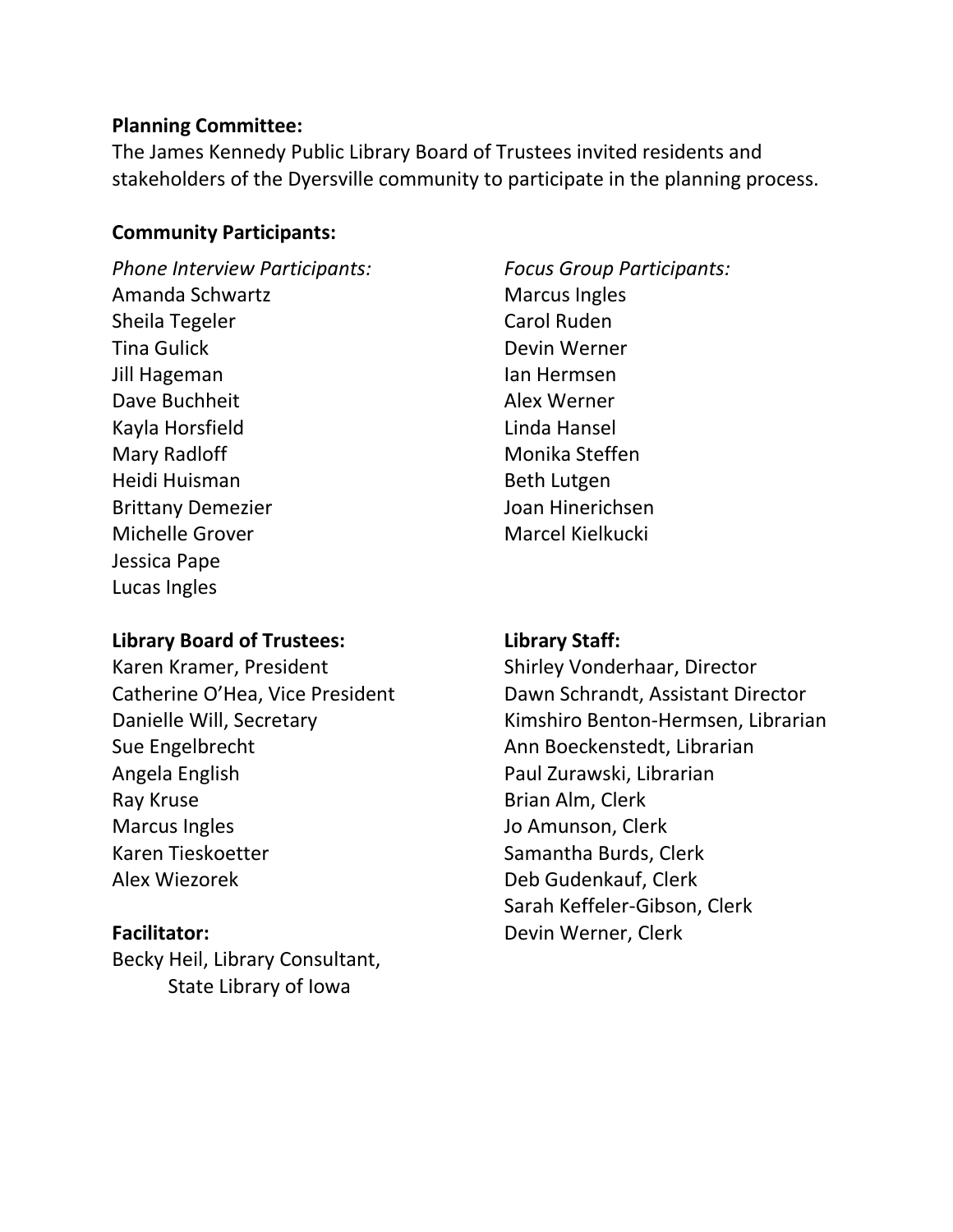In February of 2020, the James Kennedy Public Library Board of Trustees began planning to draft a new Strategic Plan. At that time, they decided to work with Becky Heil, District Consultant for the State Library of Iowa, to create a vision statement, review the mission statement, and update the existing plan. Due to Covid-19, the Board postponed working on the JKPL Strategic Plan as it would be challenging to get community involvement due to restrictions on gathering.

In April of 2021, Shirley Vonderhaar, Library Director, met with Becky Heil to develop a process for the JKPL to prepare a strategic plan. Becky met with the library board in August to outline the variety of methods that are currently being used and get their input on which model they felt would be best for Dyersville. Of the options presented, the Board concluded using both an in-person focus group and a series of telephone interviews would be beneficial.

The JKPL Board of Trustees identified community stakeholders for both the telephone interviews and the in-person meeting. Board members contacted selected potential participants until fifteen individuals had agreed to participate in phone interviews and an additional fifteen were scheduled for the in-person session. Representatives from the JKPL Board, Staff, Friends Group, Teen Advisory Council, and City Council were included in those invited to participate in the focus group gathering.

Telephone interviews with twelve individuals were conducted the week of November 1, 2021. The questions asked were intended to identify the best things about the Dyersville community, what needs and improvements interviewees would like to see, how the library might respond to or satisfy those community needs, and what the library is doing well.

An ad hoc Strategic Planning Board Subcommittee was formed. Committee members were Karen Kramer, Catherine O'Hea, Danielle Will, Angela English, and Shirley Vonderhaar. This committee was tasked with reviewing the eighteen PLA Library Service Responses, and narrowing them down to no more than ten priorities for the focus group to consider.

The focus group met on December 5. They answered the same questions as were posed during the phone interviews and reviewed the information that had been gathered at the phone interviews. They heard demographic information and statistics about library use and trends. At the end of the focus group meeting, participants voted on the top five Library Service Responses the JKPL Board of Trustees should prioritize. The results of the voting reflect the community needs identified by both the phone interviewees and the focus group attendees. The following Service Responses were selected:

#### **Know Your Community: Community Resources and Services (8 votes)**

Residents will have a central source for information about the wide variety of programs, services, and activities provided by community agencies and organizations.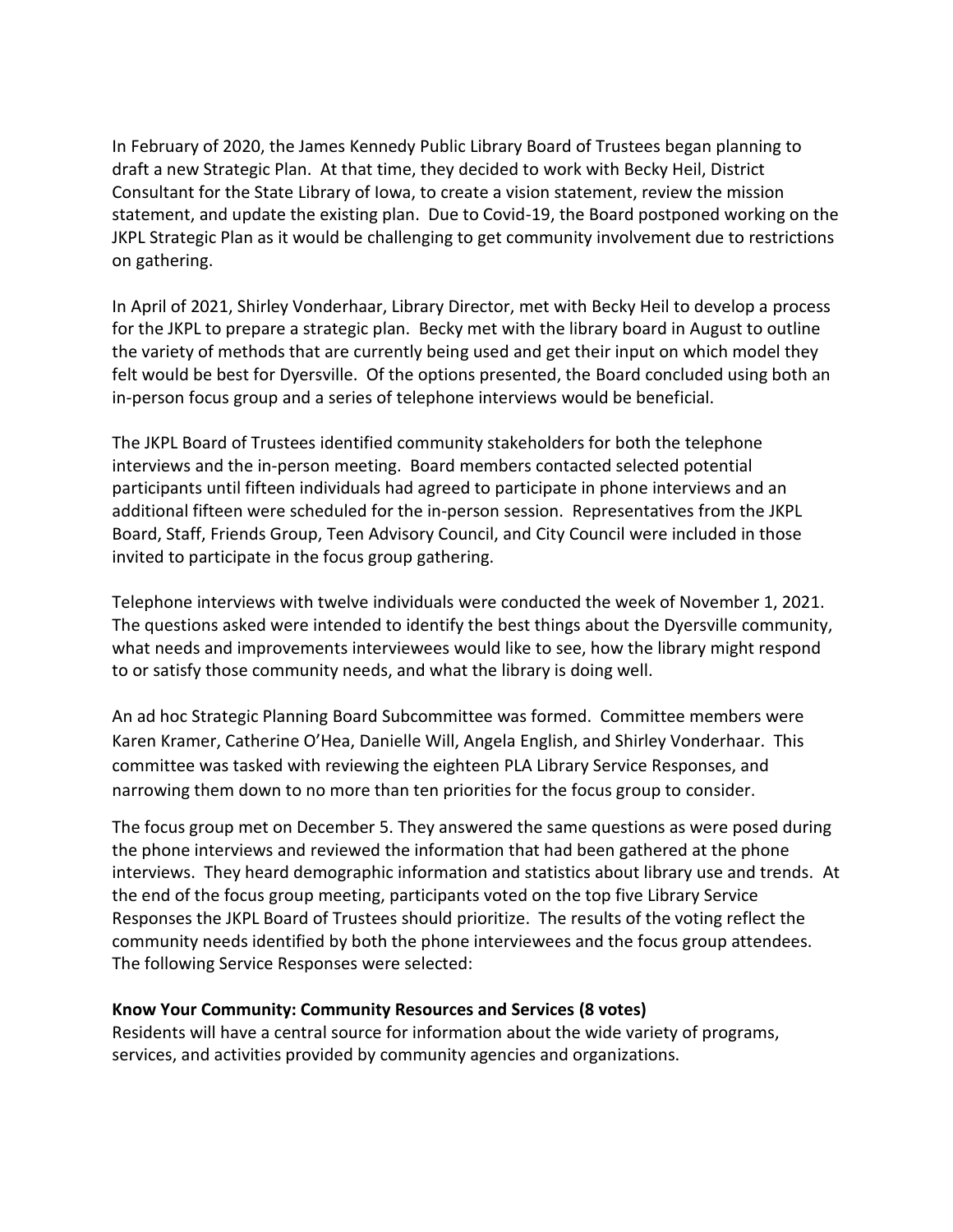#### **Celebrate Diversity: Cultural Awareness (7 votes)**

Residents will have programs and services that promote appreciation and understanding of their personal heritage and the heritage of others in the community.

### **Make Informed Decisions: Life Choices, Information Fluency, Job and Career Development, Be an Informed Citizen (5 votes)**

Residents will have the resources they need to identify and analyze risks, benefits, and alternatives before making decisions that affect their lives.

### **Express Creativity: Create and Share Content (4 votes)**

Residents will have the services and support they need to express themselves by creating original print, video, audio, or visual content in a real-world or online environment.

### **Literacy for All: blending two Literacy focused responses (4 votes)**

*Create Young Readers: Early Literacy*

Children from birth to age five will have programs and services designed to ensure that they will enter school ready to learn to read, write, and listen.

*Learn to Read and Write: Adult, Teen, and Family Literacy*

Adults and teens will have the support they need to improve their literacy skills in order to meet their personal goals and fulfill their responsibilities as parents, citizens, and workers.

The JKPL Board of Trustees held two work sessions, also facilitated by Becky Heil, in January 2022. One session focused on writing new Vision and Mission Statements. At the second session, the Board discussed the selected Service Responses and drafted relevant goals. The Subcommittee took the results of these two work sessions and crafted statements and goals to recommend at a full Board meeting. At the February 2022 Board meeting, the Board approved the Vision Statement, Mission Statement, Library Service Responses, and Goals included in this document. The Literacy for All Service Response was removed from the plan and the goals relating to those needs were included elsewhere.

Following these Board decisions, the JKPL Library Staff held a special in-service, facilitated by Heil, to develop objectives. The Library Director reviewed the objectives proposed by the staff, the previous plan, and the notes from all of the planning meetings; and used that information to draft objectives that met the format of including a responsible staff member, measurable task, and time frame. Proposed objectives were shared with librarians and the Strategic Planning Subcommittee prior to discussion at the Board level. The final document was reviewed, edited, and approved by the full Board of Trustees at their March 8, 2022 meeting.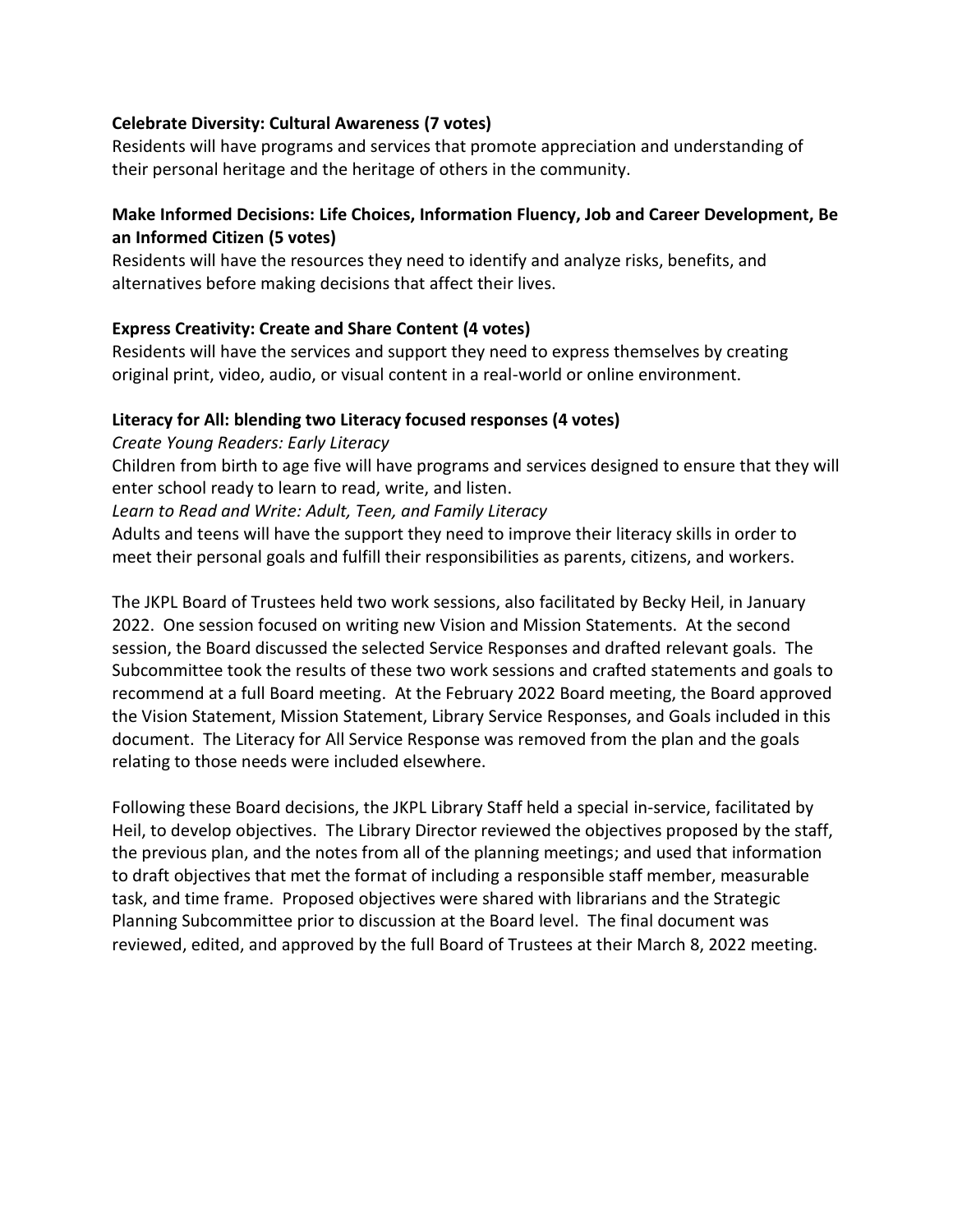# **Motto / Tag Line:**

Discover – Connect – Inspire

## **Mission:**

The James Kennedy Public Library enriches the Dyersville community by providing equal access to creative resources for entertainment and education.

## **Vision:**

The James Kennedy Public Library helps create a thriving community to inspire curiosity, creativity, innovation, and connection.

# **Selected Service Responses, Goals, and Objectives:**

## *Know Your Community: Community Resources and Services*

Residents will have a central source for information about the wide variety of programs, services, and activities provided by community agencies and organizations.

**Goal #1:** Residents are knowledgeable about the services and resources available at the library.

*Objective:* The Librarian in charge of social media will research current, new, and popular social media options to determine if there is a need for the JKPL to modify resources used to provide information to the community by July 2022.

*Objective:* The Assistant Director will develop a process where members of the public can ask questions and receive responses; and / or make suggestions about library services by December 2022.

*Objective:* The Librarian in charge of social media will investigate utilizing targeted social media ads to share information about library services and resources by December 2022.

*Objective:* The Assistant Director will send notifications to patrons based on targeted interest by June 2023

*Objective:* The Assistant Director will investigate digital and / or print advertising on the front library windows by December 2023

**Goal #2:** Community organizations work together to promote events and services.

*Objective:* The Library Director and library staff involved with marketing will investigate the possibility of utilizing a mobile app or other online service to provide information to community residents about community and library services and programs (Community Calendar of some kind) by October 2024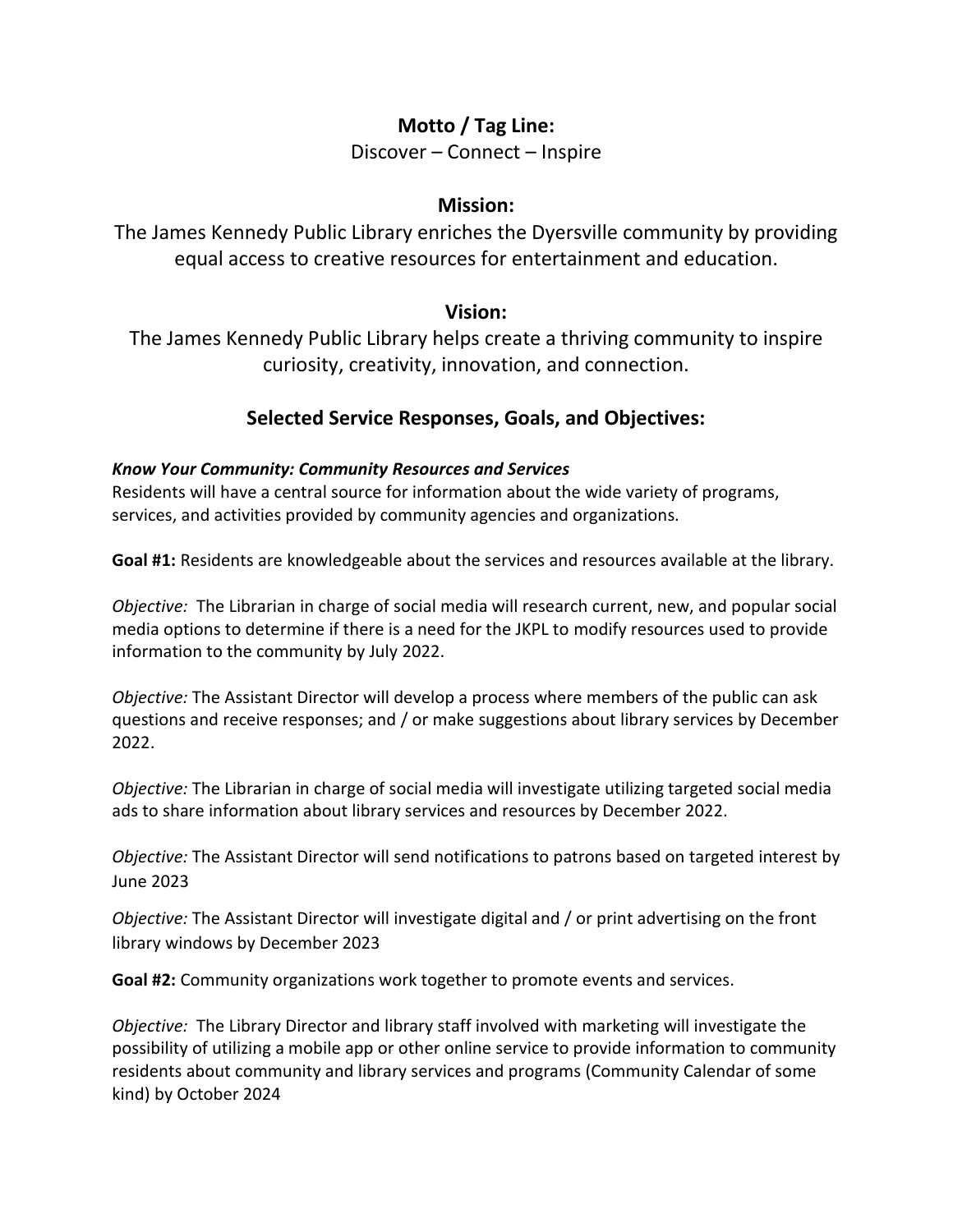*Objective:* The Assistant Director will partner with local businesses and organizations to distribute library information and / or services (materials to read) at their locations by January 2023.

*Objective:* The Assistant Director will develop partnerships with local businesses and organizations to jointly promote community events and services by January 2023.

**Goal #3:** Residents will find information and resources about a variety of community organizations, services and businesses at the library.

*Objective:* The Assistant Director will work with the Dyersville Area Chamber of Commerce, the Downtown Dyersville Alliance, and other community businesses and organizations to identify opportunities for partnering and collaboration in providing access to local information and resources by September 2023.

*Objective:* The Assistant Director will investigate and identify community resources and services (food pantry, churches, health care, etc.), create print and / or online resource lists, and provide residents of the community with access to this information by December 2024

*Objective:* The Assistant Director will investigate the possibility of posting information on the city pillars by July 2022

*Objective:* The Assistant Director will provide community organizations and businesses with information about the library services, programs, and facilities by July 2023

*Objective:* The Assistant Director will collect pamphlets from community businesses and organizations and make them available for the community to access at the library by January 2023

*Objective:* The Assistant Director will work with other city organizations to provide information about community services and resources to new residents by July 2024

#### *Celebrate Diversity: Cultural Awareness*

Residents will have programs and services that promote appreciation and understanding of their personal heritage and the heritage of others in the community.

**Goal #1**: Children will experience diverse presenters, programs, and collections.

*Objective:* The Youth Services Librarian will provide children with the opportunity to attend performances and / or events celebrating different cultures by January 2026

*Objective:* The Youth Services Librarian will share stories from around the world on the JKPL Facebook and YouTube channels by Sept of 2023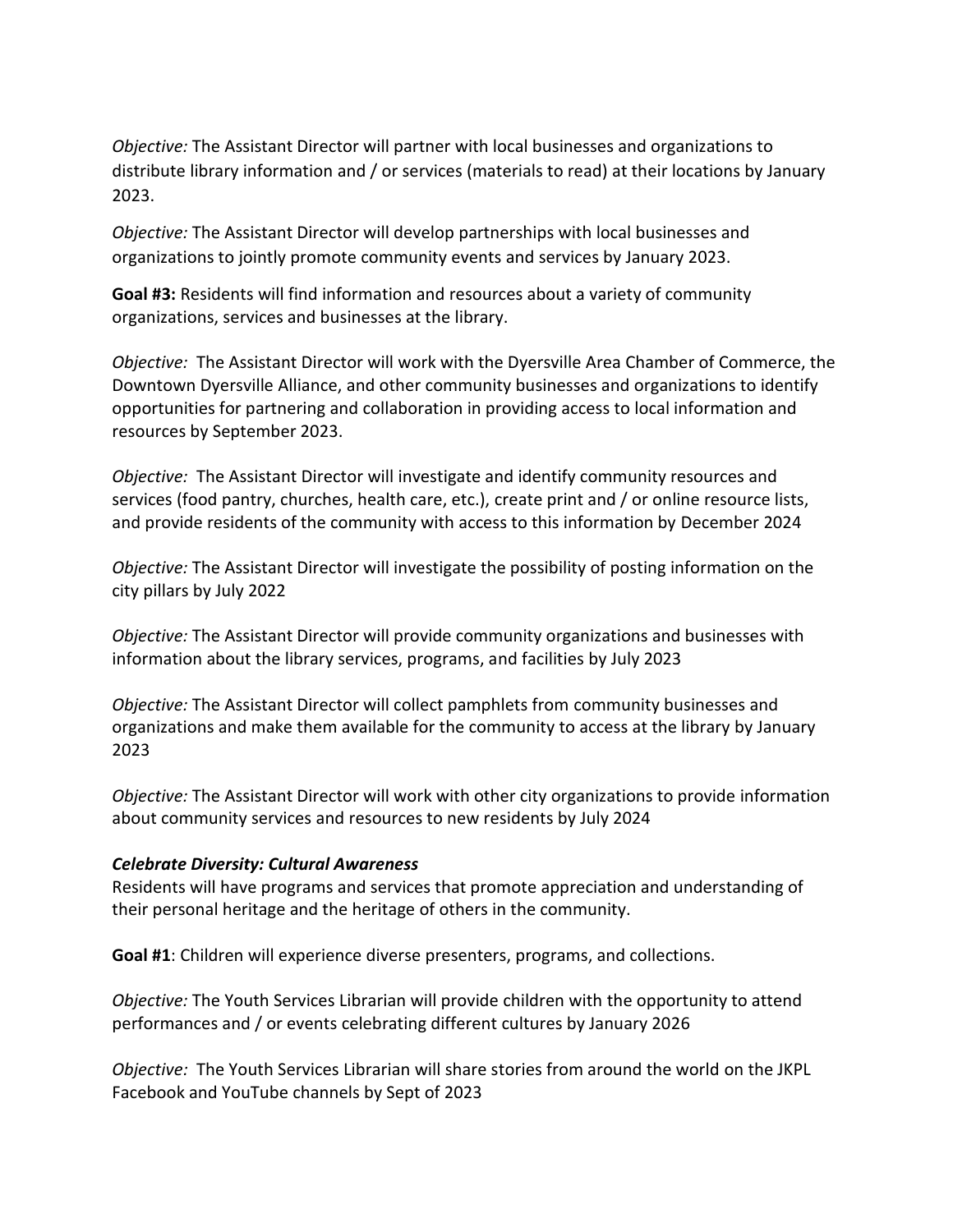*Objective:* The Youth Services Librarian will schedule at least one program per year featuring diverse presenters by July 2023

*Objective:* The Youth Services Librarian will start a tween or intergenerational book club, which will include selections featuring a variety of diverse viewpoints, by June 2024

*Objective:* The Youth Services Librarian will complete a collection diversity audit by March 2024

*Objective:* The Youth Services Librarian will evaluate allocating a certain percentage of the children's collection budget to diverse materials by July 2024

**Goal #2:** Library staff will recognize and appreciate diversity in the community to ensure that every patron receives excellent service

*Objective:* Library staff will create a resource list of "difficult" topics so that patrons can locate information without having to ask staff for assistance if they prefer not to by September 2023

*Objective:* All library staff will have the opportunity to participate in Spanish for Librarians training by December 2023

*Objective:* Library staff will have access to a print or online Spanish - English guide to assist with basic communication with Spanish language speakers by June 2024

*Objective:* The Library Director will develop a plan to provide dedicated, paid staff time for training for all staff on a regular basis by July 2022

*Objective:* The Library Director will develop a plan to offer diversity training for all library staff by July 2023

**Goal #3:** The community will be enriched by celebrating and developing a greater understanding of diversity.

*Objective:* Librarians in charge of programming at all levels will research, plan, and schedule performances, activities, and / or events for all ages celebrating different cultures by January 2024.

*Objective:* Librarians in charge of collection development and programming will investigate creating a human library of diverse experiences by October 2024

*Objective:* The Library Director will investigate the possibility of offering a multigenerational or adult book club featuring books with diverse viewpoints or characters by September 2022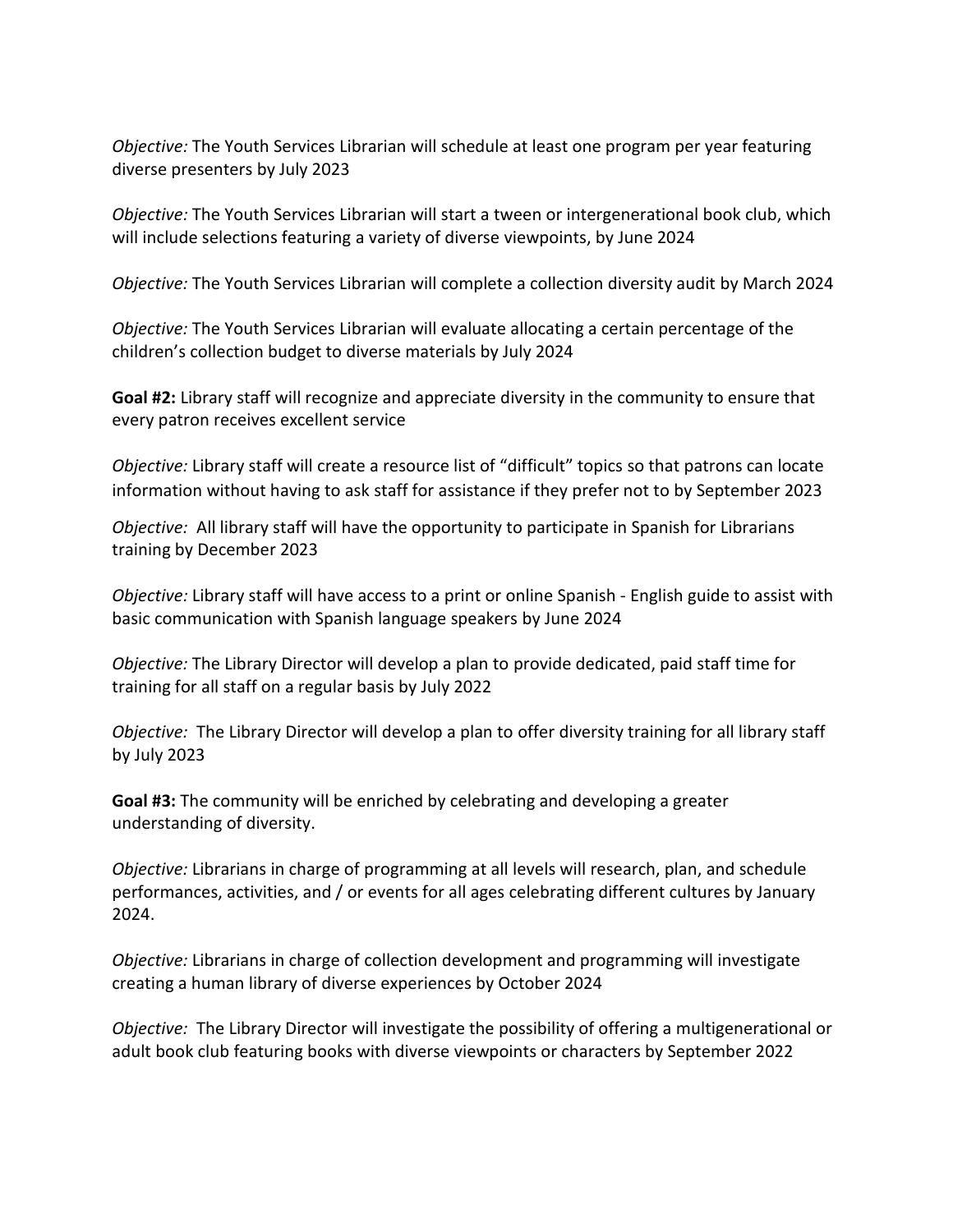*Objective:* Librarians in charge of young adult and adult collection development will complete a collection diversity audit by March 2024

*Objective:* Librarians in charge of young adult and adult collection development will evaluate allocating a certain percentage of the collection budget to diverse materials by July 2024

## *Make Informed Decisions: Information Fluency, Job and Career Development, Be an Informed Citizen*

Residents will have the resources they need to identify and analyze risks, benefits, and alternatives before making decisions that affect their lives.

**Goal #1:** Those exploring careers are able to access information regarding businesses hiring locally.

*Objective:* The Young and Emerging Adult Services Librarian will investigate opportunities to partner with the schools and other education agencies to provide access to local business information by December 2022

*Objective:* The Young and Emerging Adult Services Librarian will work with local businesses to identify their needs and to develop programs and services to support those needs by December 2023

*Objective:* Librarians in charge of programming for teens and adults will investigate creation of programs, events, or activities featuring local businesses by December 2022

*Objective*: The Young and Emerging Adult Services Librarian will investigate methods to support matching business and organizational needs with potential employee skills by July 2023

**Goal #2:** Job seekers have the skills they need to gain employment or advance their career.

*Objective:* Librarians in charge of programming will provide training on Brainfuse and other job skills and career related services available through the JKPL by January 2023

*Objective:* The Young and Emerging Adult Services Librarian will partner with Workforce Development to identity skills needed by local employers by May 2023

*Objective:* The Assistant Director will investigate opportunities to provide job seekers with volunteer or internship style opportunities that will increase their skills and employability (look good on a resume) by July 2023

*Objective:* The Library Director will investigate partnerships with Iowa Workforce Development by December 2022

**Goal #3:** Community members of all ages will find programming and other resources for life events.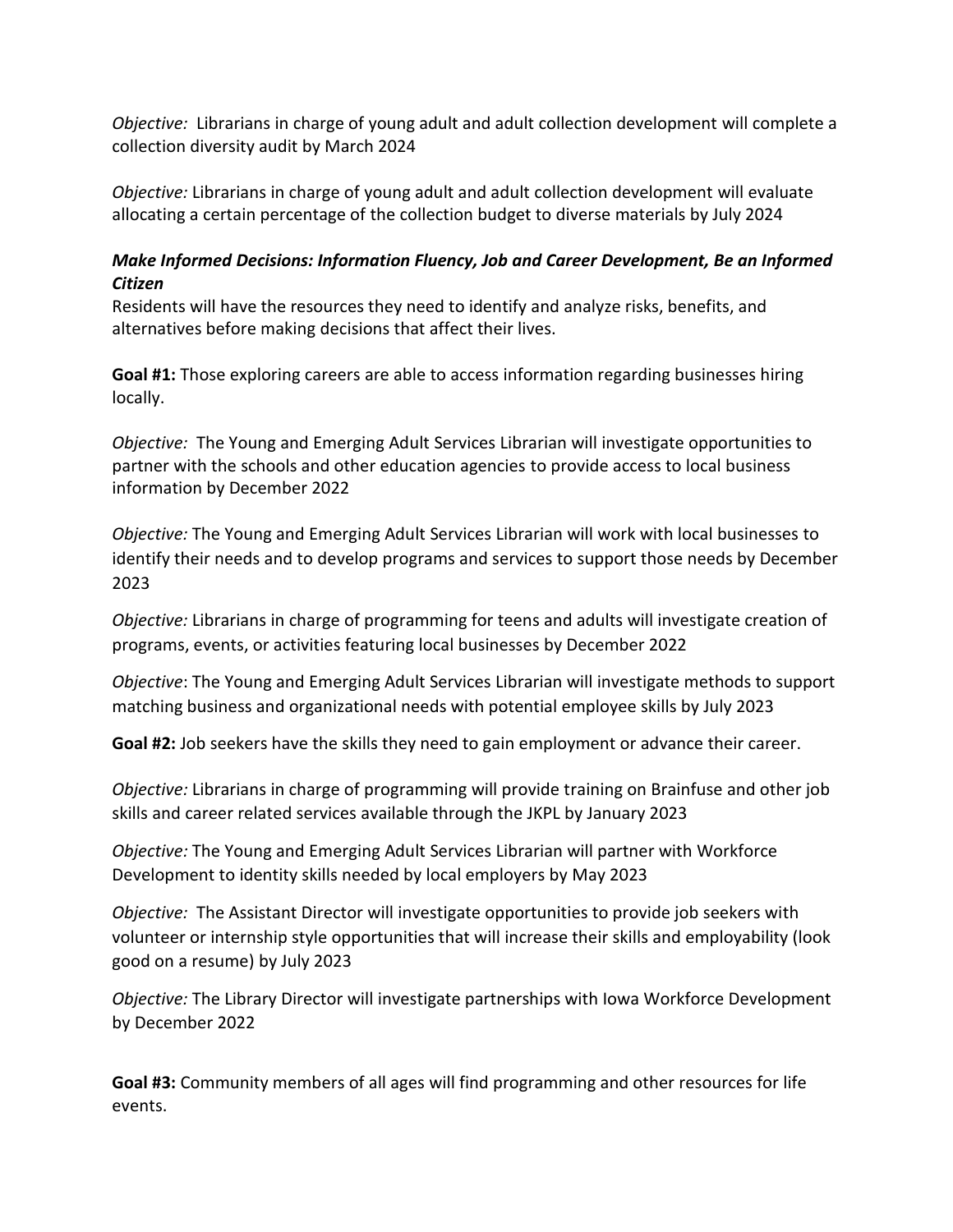*Objective:* Librarians in charge of programming will develop events, activities and programs focused on current issues and life events of interest or concern to the Dyersville Community by June 2025.

*Objective:* Librarians in charge of collection development will evaluate physical materials and online resources focused on life events and consider expanding and / or updating the library's collections in those areas by September 2023.

**Goal #4:** Teens will develop critical thinking skills for analyzing informational resources of all kinds.

*Objective:* The Young and Emerging Adult Services Librarian will evaluate print materials and online resources focused on critical thinking and information literacy and consider expanding and / or updating the library's collections in those areas by December 2022.

*Objective:* The Young and Emerging Adult Services Librarian will identify and present programs to assist teens with developing critical thinking skills by January 2024

**Goal #5:** Adults will develop critical thinking skills for analyzing informational resources of all kinds.

*Objective:* The Assistant Director will evaluate physical materials and online resources focused on critical thinking and information literacy and consider expanding and / or updating the library's collections in those areas by December 2022.

*Objective:* The Librarians in charge of adult programming will identify and present programs to assist adults with developing critical thinking skills by January 2024

#### *Express Creativity: Create and Share Content*

Residents will have the services and support they need to express themselves by creating original print, video, audio, or visual content in a real-world or online environment.

**Goal #1**: Students have resources to support and develop their writing skills.

*Objective:* The Youth Services Librarian will investigate starting a summer creative writing group by June 2022.

*Objective:* The Youth Services and Young and Emerging Adult Services Librarians will investigate creating a "NaNoWriMo" style event for youth by September 2023.

*Objective:* The Youth Services and Young and Emerging Adult Services Librarians will explore incorporating writing into the typical summer reading program activities by March 2023.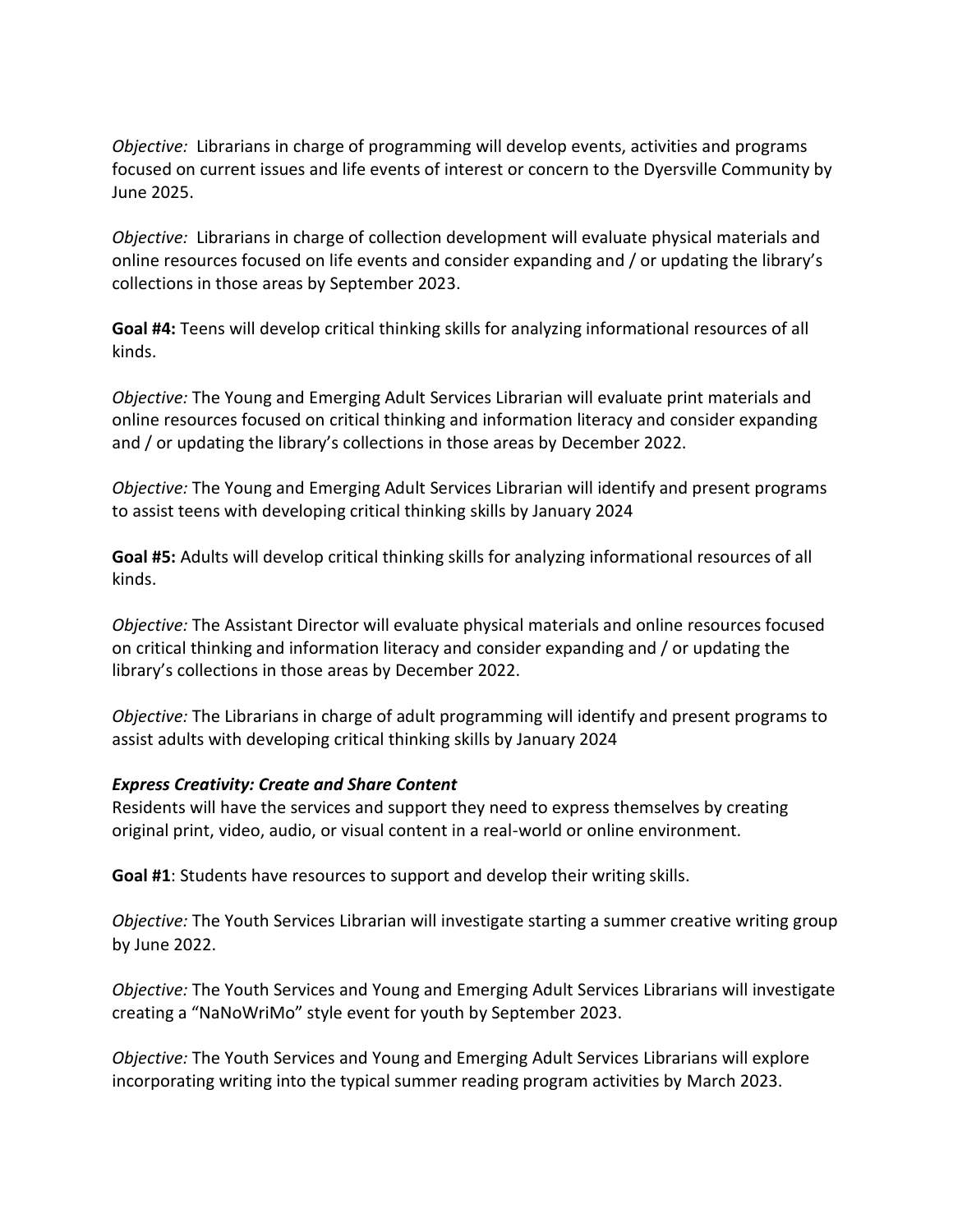*Objective:* The Youth Services Librarian will offer writing skills support (ex. grammar review, proof reading, etc.) on a monthly basis by December 2023

*Objective:* The Youth Services Librarian will research Brainfuse and other online services to identify and, if appropriate, offer training in their use for developing and improving writing skills by June 2023

*Objective***:** The Youth Services Librarian will encourage area students to submit writing, memoirs, etc. to be bound into a book to add to the library collection by December 2023

**Goal #2:** Members of the community have access to an environment that nurtures creative thinking.

*Objective:* The Youth Services and Young and Emerging Adult Services Librarians will evaluate the needs of children and young adults for programs, events, activities and collections that nurture creative thinking by December 2023

*Objective:* Librarians developing programs for adults of all ages will work together to create programs and activities where adults in the community may showcase their special skills and talents by January 2024.

*Objective:* The librarian in charge of social media will provide an opportunity for local citizens to share their talents and skills on the JKPL Facebook and YouTube Channels by December 2023

*Objective:* Librarians in charge of programming will plan and host a bi-annual Create-a-thon event (festival of art, music, etc. where people can explore various creative interests) by January 2025

*Objective:* The Youth Services and Young and Emerging Adult Services Librarians will partner with the local schools to provide an opportunity for students in debate, speech, theatre, etc. to demonstrate their skills in a public setting, prior to the actual performance or competition by July 2023.

*Objective:* Librarians in charge of programming will work together to develop and host an annual STEAMfest event for all ages, highlighting items available in the JKPL Creation Station and Library of Things by January 2024

**Goal #3:** Students are provided with S.T.E.M. focused opportunities to supplement their learning and bridge gaps in their knowledge.

*Objective:* The Young and Emerging Adult Librarian will partner with local experts and establishments (schools, colleges, other libraries) in order to provide access to S.T.E.M. equipment and expertise by December 2023.